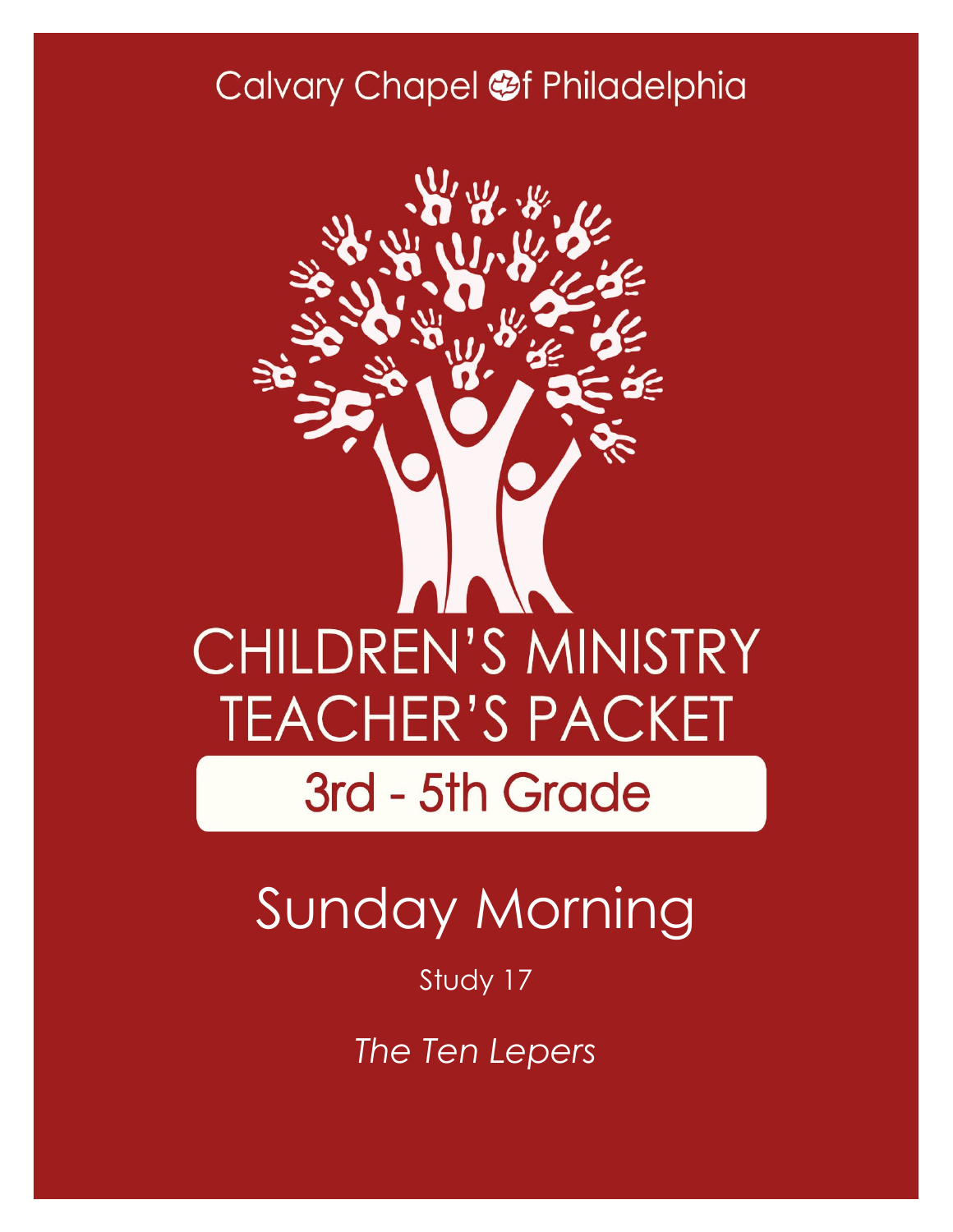### The Ten Lepers

The Objective is the key concept for this weeks lesson. It should be the main focus of the study

These are the key verses that you will find helpful in teaching your study this week. The "Main passage" is the basis of the study, where the other verse support the objective of the lesson.

There is a memory verse for the students that relates to every study. If a student can memorize the verse for the following week you may give them a prize from the "reward box" found on your cart.

An introductory activity or question that will settle the class, draw their attention to the study and prepare their hearts for God's Word.

**Objective To encourage the students to thank the Lord for all things, and to remember His mercy and kindness toward us.**

**Key Verses** Luke 17:11-19—Main Teaching Passage Leviticus 14:1-10

#### **Memory Verse** - Psalm 118:1

"Oh, give thanks to the Lord, for He is good! For His mercy endures forever."

### **Hook**

Review last week's memory verse, Mark 8:36.

Ask the class how they would feel if someone in the room had a really bad cold. Would they be worried that they might get sick?

What if that person had a really bad stomach flu? Would they want them to leave the room?

Now ask them to imagine that they were the sick person, and everyone else wanted them to stay away from them. How would they feel if they weren't allowed to go anywhere or do anything because everyone was worried that they would make them sick?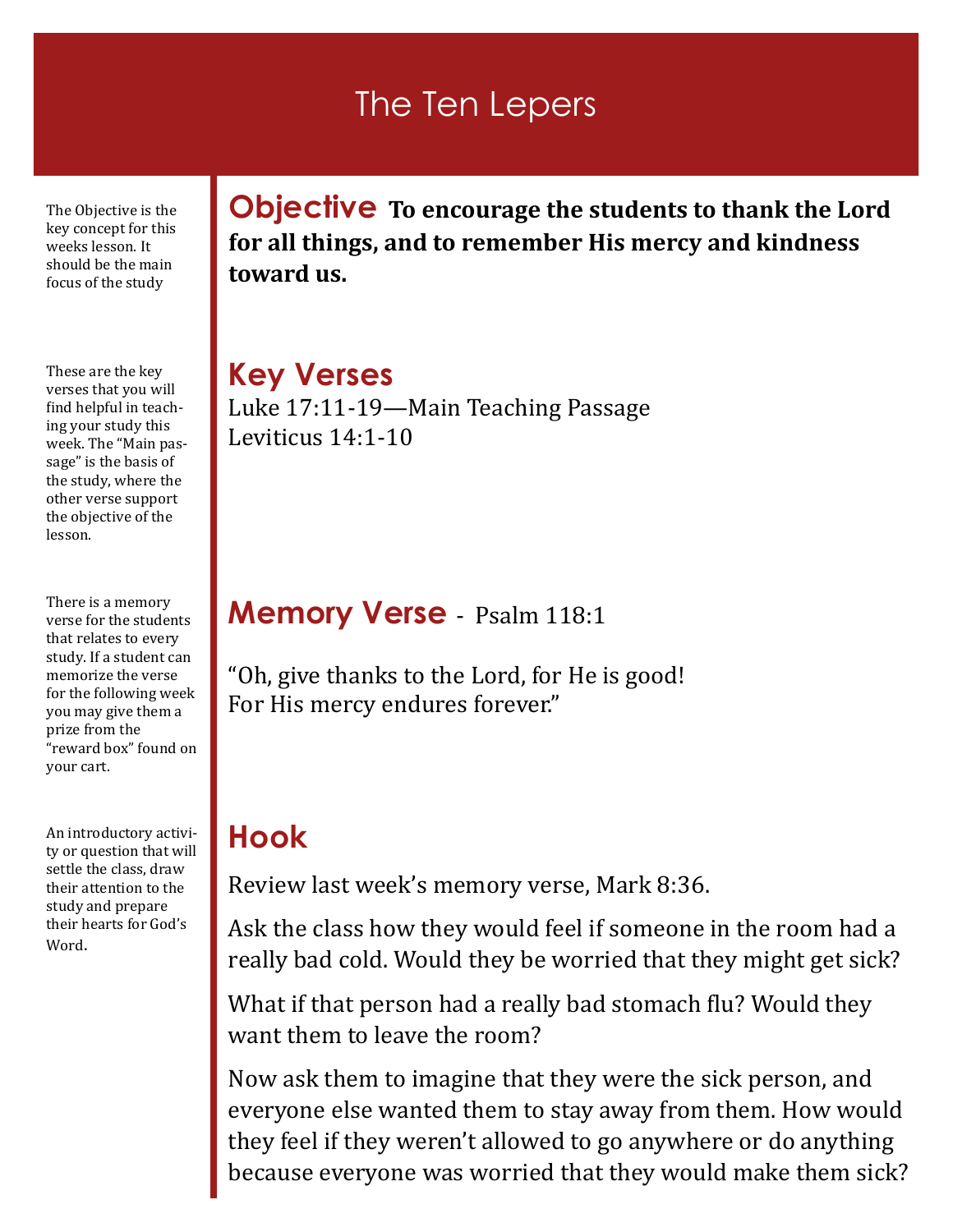What does the Bible say? This is where we will read a passage or series of passages that teach on the subject of the day.

The interpretation/ exegesis of the passage. What does this passage mean? How does this passage apply to my life?

# BOOK

The few verses from Luke 17:11-19 show us not only the depth of the Lord's love and mercy toward us, it also shows how much we take His goodness and grace for granted. At this point in the gospel, Jesus had begun His journey towards Jerusalem. In an unnamed village in either Samaria or Galilee (we are not told exactly), Jesus encountered 10 lepers. The lepers, seeing Jesus from afar and knowing that He had performed healing miracles, cried out in desperation, "Jesus, Master, have mercy on us." Jesus showed the lepers just that, mercy. He cleansed them and instructed them to show themselves clean to the chief priest in accordance with the law in Leviticus 14:1-10.

The lepers left rejoicing, but one in the group, realizing how great and kind the Lord had been to him, turned back towards Jesus. This man fell down at Jesus' feet, thanking Him for the miracle that He performed. This act of gratitude was magnified when we learn that the only one to return was a Samaritan. Jesus looked down at the Samaritan man and asked him where the other nine lepers had gone and why it is that only one had returned to thank Him for giving their very lives back to them. He then commended the Samaritan, saying, "Rise, your faith has made you well."

# LOOK

Leprosy was the most feared disease that you could have in the ancient world. The disease attacks the nerves and skin, which can lead to other infections and disfigurement. It is highly contagious, meaning that in those days once someone was diagnosed with leprosy, they would be outcast and not allowed to live with other healthy people. Often lepers would be attacked, pelted with stones, yelled at, or even killed.

The ten lepers in our story were also outcasts. They would not have been able to see their family or friends or allowed to live in towns or cities. They would have lived together in the wilderness, doing whatever it took to survive. When they happened across Jesus, they saw a chance not just to be made healthy, not simply to have their disease taken away, but to have their whole lives given back to them. If Jesus would heal them, then they could go home. They could be with their wives and children, they could buy food in the market place, they could live again. They were asking Jesus to take them from being outcasts and considered dead by the whole world, and to completely and totally restore them.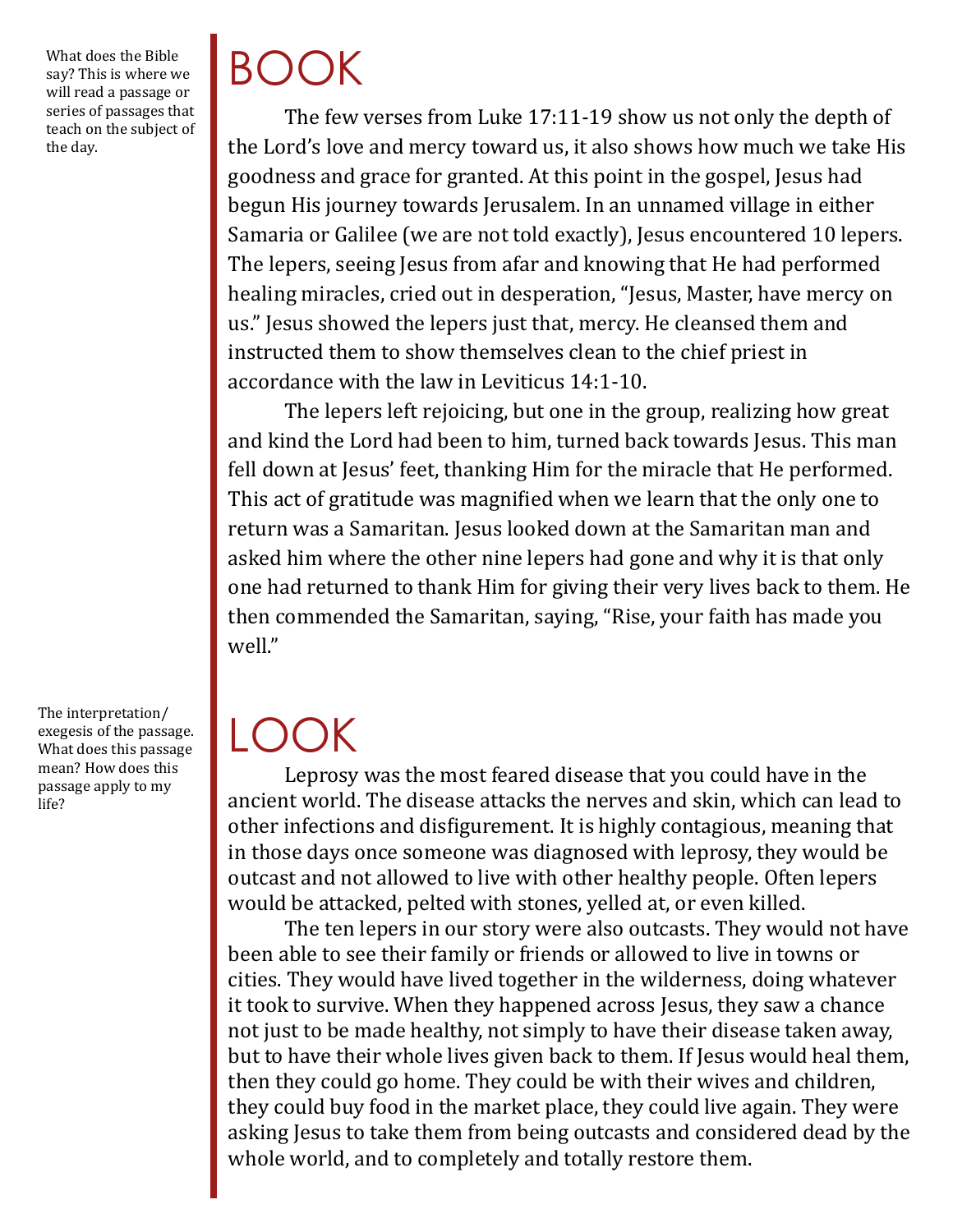## LOOK (Continued)

When Jesus healed them, they were so excited to return to their lives, to see their children, to walk through the town without being attacked or insulted, that they forgot about the one who made the whole thing possible. Only one of the lepers returned to say thank you to Jesus, and he didn't just say thank you. He fell on his face at Jesus' feet, pouring out his thanksgiving. That now ex-leper realized that every single day of life from this point was a gift from Jesus. Every time he held his children, or talked to his next door neighbor, or bought fish in the marketplace, he could give thanks to Jesus.

You and I are not infected by leprosy, but we have another disease that we suffer from, the disease of sin. Just like leprosy, sin makes us outcasts from God's kingdom, it separates us from the Lord, and it slowly destroys us. Our cure is the same as the lepers': Jesus Christ. They didn't have to pay Jesus money to be cleansed. They didn't have to work for Him as slaves. All they had to do was ask and He cleansed them. All we have to do to be cleansed of sin is ask. Just like the one leper who returned, we should realize that God has given us all things in this world, even our very lives, and we should praise Him and thank Him for it continuously.

What is my response to this passage of Scripture? How should my life change according to what this passage teaches me? What are the practical things I can do throughout the week to make this true in my life?

### TOOK

As a class memorize Psalm 118:1.

Ask the students to discuss the good things that God has done for them. Spend some time thanking God for His goodness and for His grace and mercy on us.

**Pray:** Thank the Lord for saving us from our sins. Thank Him for all the blessings we have.

**Parent Question:** Why did only one of the lepers return to thank Jesus for healing him?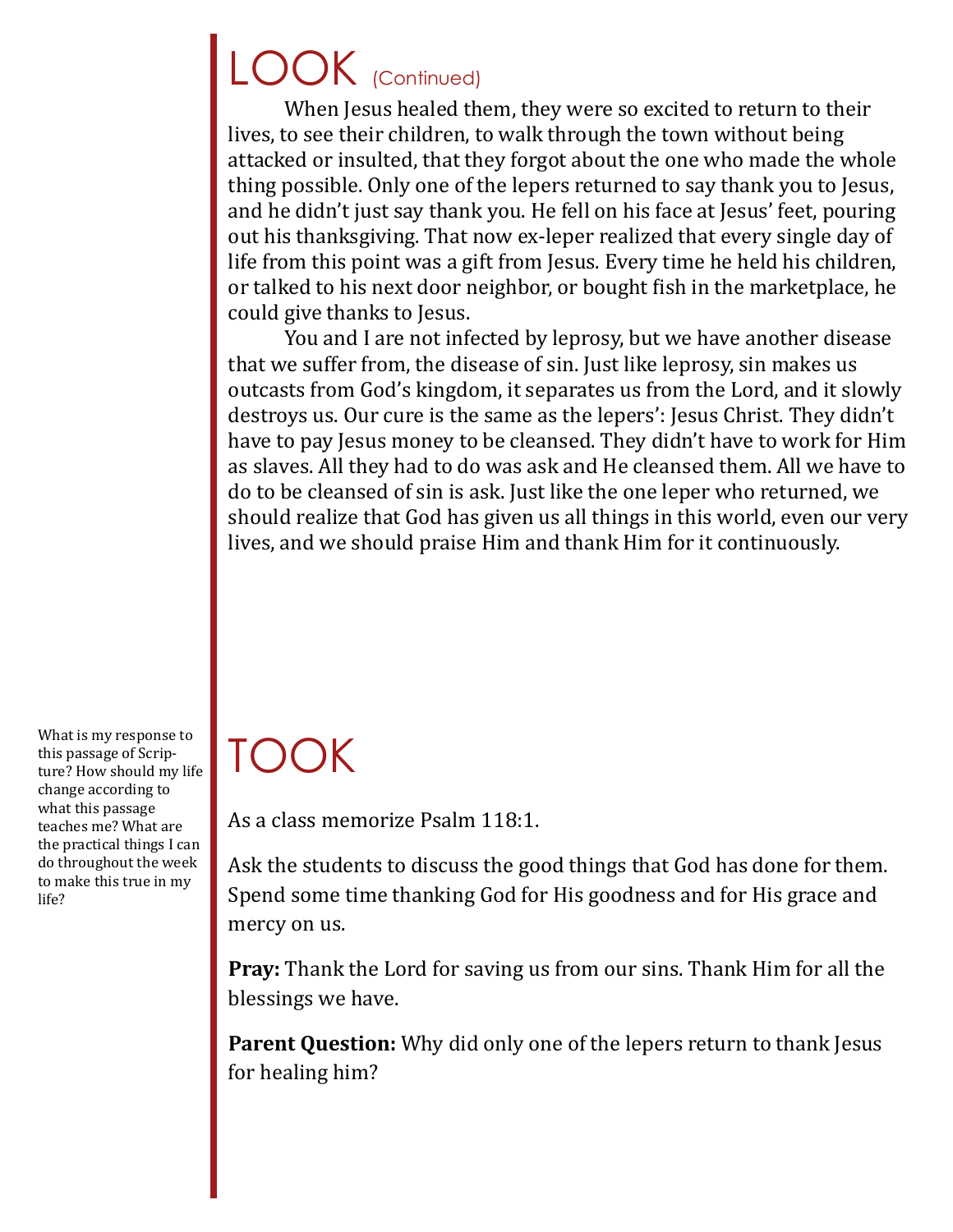# FURTHER STUDY

### **Commentary on Luke 17 by David Guzik**

**B. The cleansing of ten lepers.**

**1. (11-14) The healing of the lepers.**

**Now it happened as He went to Jerusalem that He passed through the midst of Samaria and Galilee. Then as He entered a certain village, there met Him ten men who were lepers, who stood afar off. And they lifted up***their* **voices and said, "Jesus, Master, have mercy on us!" So when He saw** *them,* **He said to them, "Go, show yourselves to the priests." And so it was that as they went, they were cleansed.**

a. **As He entered a certain village, there met Him ten men who were lepers**: It was not unusual for these lepers to congregate with one another. They were outcasts from society at large, and had no company other than other lepers – so, they **stood afar off**.

i. **Who stood afar off**: "They kept at a distance, because forbidden by law and custom to come near to those who were sound, for fear of infecting them. See [Leviticus 13:46;](http://biblia.com/bible/nkjv/Lev%2013.46) [Numbers 5:2;](http://biblia.com/bible/nkjv/Num%205.2) [2 Kings 15:5.](http://biblia.com/bible/nkjv/2%20Kings%2015.5)" (Clarke)

ii. **Passed through the midst of Samaria and Galilee**: "The words *dia meson* are best translated 'through the middle of,' or 'between,' referring to Jesus' travel along the border between Samaria and Galilee." (Pate)

b. **And they lifted up their voices and said, "Jesus, Master, have mercy on us!"**: The came to Jesus together and they prayed together, even though they were a mixed group of Jews and Samaritans ([Luke 17:15](http://biblia.com/bible/nkjv/Luke%2017.15-16)-16). Bonded by their misery, their national and other prejudices vanished as they came together in prayer.

i. "A common misfortune had broken down the racial and national barriers. In the common tragedy of their leprosy they had forgotten they were Jews and Samaritans and remembered only they were men in need." (Barclay)

c. **Go, show yourselves to the priests**: It was remarkable that Jesus asked them to go to the priests while they were still lepers. This was truly stepping out in faith, as in putting on the new man even when we still look and feel like the old man.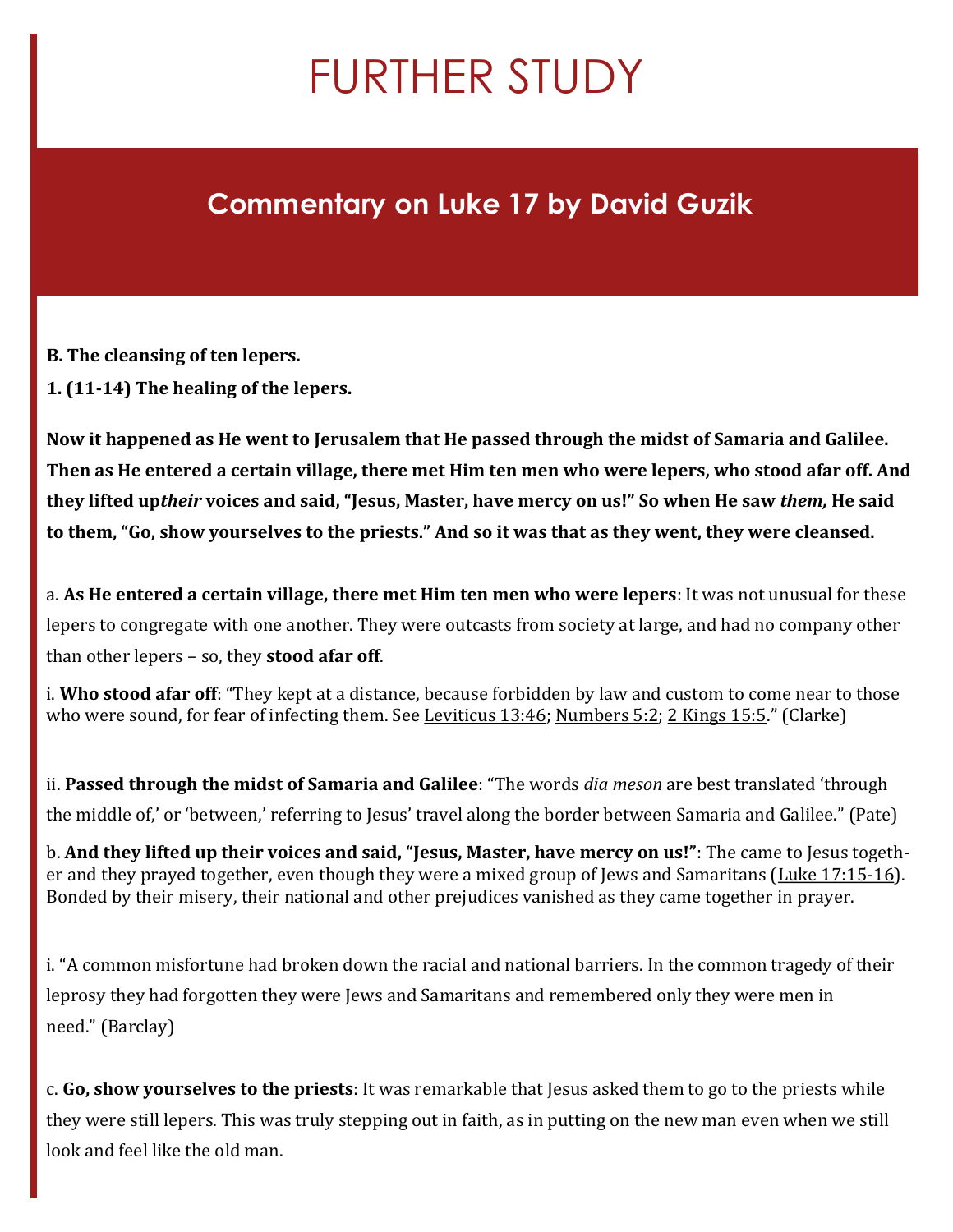i. "The one condition of healing was obedience. Ordered, they must obey. If He was master as they had cried He was, then let them prove their faith by their obedience." (Morrison)

ii. "God highly honours this kind of faith, and makes it the instrument in his hand of working many miracles. He who will not believe till he receives what *he* calls *a reason for it*, is never likely to get his soul saved. The highest, the most sovereign *reason*, that can be given for *believing*, is that *God* has *commanded* it." (Clarke)

d. **And so it was that as they went, they were cleansed**: Just as God blessed the faith of the lepers to step out as the new man even when the feel like the old, so will He bless our faith.

i. "It is as we go on the commanded road that we experience the commanded blessing. Let the Church obey the command of the Lord Jesus, and with enthusiasms evangelise the nations, and, *as she goes*, she will be healed." (Morrison)

**2. (15-19) Only one out of ten of the lepers return to give thanks.**

**And one of them, when he saw that he was healed, returned, and with a loud voice glorified God, and fell down on** *his* **face at His feet, giving Him thanks. And he was a Samaritan. So Jesus answered and said, "Were there not ten cleansed? But where** *are* **the nine? Were there not any found who returned to give glory to God except this foreigner?" And He said to him, "Arise, go your way. Your faith has made you well."**

a. **And one of them, when he saw that he was healed, returned, and with a loud voice glorified God**: Only one came back to give thanks; and he was the *unlikely* one – **a Samaritan**. And, though he was the only one, at least he was very **loud** about his thanks.

i. All ten were willing to do a religious ceremony; that is go to the priest. Only one was filled with true praise and thanksgiving. "External religious exercises are easy enough, and common enough; but the internal matter, the drawing out of the heart in thankful love, how scarce a thing it is! Nine obey ritual where only one praises the Lord." (Spurgeon)

b. **Were there not ten cleansed? But where are the nine?** Jesus *missed* the nine who did not return to give thanks. He wondered where they were. Jesus also notices our lack of gratitude.

i. "The question was asked, and it at once proves the value He sets upon the service of praise…One wonders whether it is not so that our Lord has been asking this question very constantly." (Morgan)